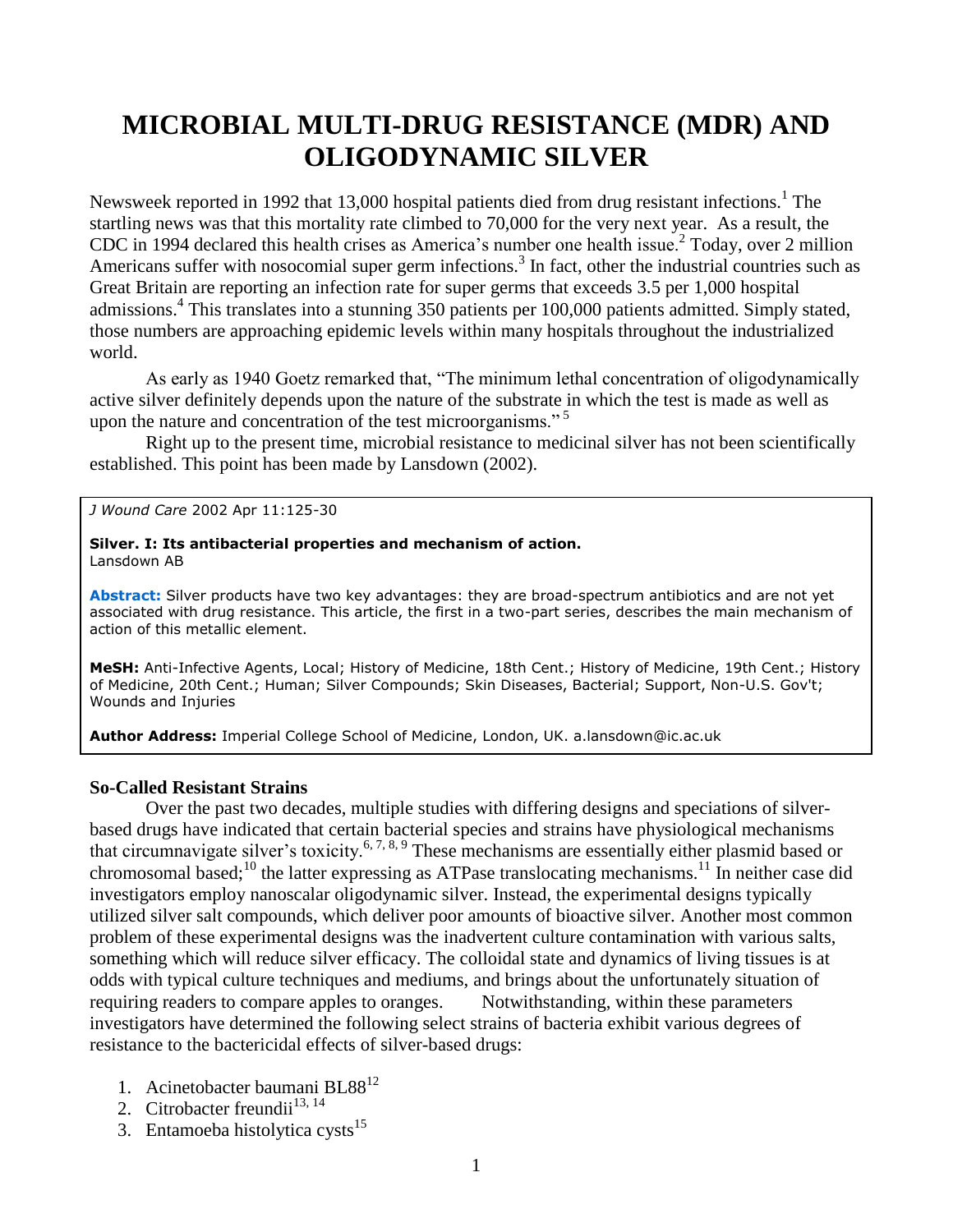- 4. Enterobacter cloacae<sup>16, 17, 18, 19</sup>
- 5. Enterobacteriaceae (some strains)<sup>20, 21, 22</sup>
- 6. Enterococcus hirae<sup>a, 23</sup>
- 7. Escherichia coli (J62, C600, R1 & S1)
- 8. E. coli (K-12 & 0157:H7)<sup>24</sup>
- 9. Helicobacter pylori $^{25}$
- 10. Klebsiella pneumoniae<sup>26, 27, 28, 29</sup>
- 11. Mycobacteria<sup>30</sup>
- 12. Pseudomonas aeruginosa 10, E. cloacae<sup>31,32</sup>
- 13. Ps. stutzeri (AG256, AG259, JM303) 33,34
- 14. Ps. putida  $CYM318^{35}$
- 15. Proteus mirabilis $36, 37$
- 16. Salmonella typhimurium<sup>38, 39</sup>
- 17. Staphylococcus aureus $40$
- 18. Thiobacillus ferro-oxidans $41$
- 19. Thiobacillus thio-oxidans $42$
- 20. Vegetative B. Cereus Spores<sup>43</sup>

Zhao and Stevens stated that, "With the rise of antibiotic-resistant bacteria, silver is reemerging as a modern medicine because all pathogenic organisms have failed to develop an immunity to it (silver ion)."<sup>44</sup> It is more probable than not that microbes lack sufficient defense mechanisms to circumvent the toxic effects of silver ions if sufficient  $Ag^+$  reaches the foci over an appropriate time frame. That's the critical "if" and "must."

More specifically stated, the "apparent" resistance of microbes to silver-based drugs is typically due to (1) an inadequate protocol or procedure, or (2) neglect of the necessary parameters so carefully reviewed by Goetz, Zhao and a NASA commissioned study. Hamilton-Miller et al., have reported that bacterial strains completely resistant to the salt speciations of silver have proved erroneous when proper study designs were employed. 45

*J Antimicrob Chemother* 1992 Jun 29:661-8

**Comparison of the in-vitro activities of the topical antimicrobials azelaic acid, nitrofurazone, silver sulphadiazine and mupirocin against methicillin-resistant Staphylococcus aureus.** Maple PA, Hamilton-Miller JM, Brumfitt W

**Abstract:** The in-vitro activities of the topical agents azelaic acid, nitrofurazone, silver sulphadiazine and mupirocin have been determined against 80 strains of MRSA collected from worldwide sources. MICs were determined by agar dilution (with an inoculum of approximately 5.0 x 10(5) cfu) in Iso-Sensitest agar, and MBCs were measured by replica-plating from MIC plates using velvet pads. The agents tested were uniformly active against MRSA, mupirocin being the most active (MIC50 0.15 mg/L) followed by nitrofurazone (MIC50 19 mg/L), silver sulphadiazine (MIC50 85 mg/L) and azelaic acid (MIC50 850 mg/L). Concentrations of azelaic acid, nitrofurazone and silver sulphadiazine close to the MIC were bactericidal, but mupirocin was only bactericidal at concentrations substantially greater than the MIC. In time-kill experiments, azelaic acid and nitrofurazone were gradually bactericidal, silver sulphadiazine was rapidly bactericidal and mupirocin was not bactericidal. Silver sulphadiazine killed sulphonamide-sensitive and sulphonamide-resistant strains equally rapidly. No resistant mutants were found to azelaic acid, nitrofurazone or silver sulphadiazine in an inoculum of 10(9) cfu, but two strains yielded (frequency: 1.0 x 10(-9)) mutants resistant to mupirocin. Our in-vitro results suggest azelaic acid, nitrofurazone and silver sulphadiazine could be of use for clearing staphylococcal carriage.

 $\overline{a}$ 

 $a^a$  By way of Cu(I)/Ag(I)-translocating ATPases.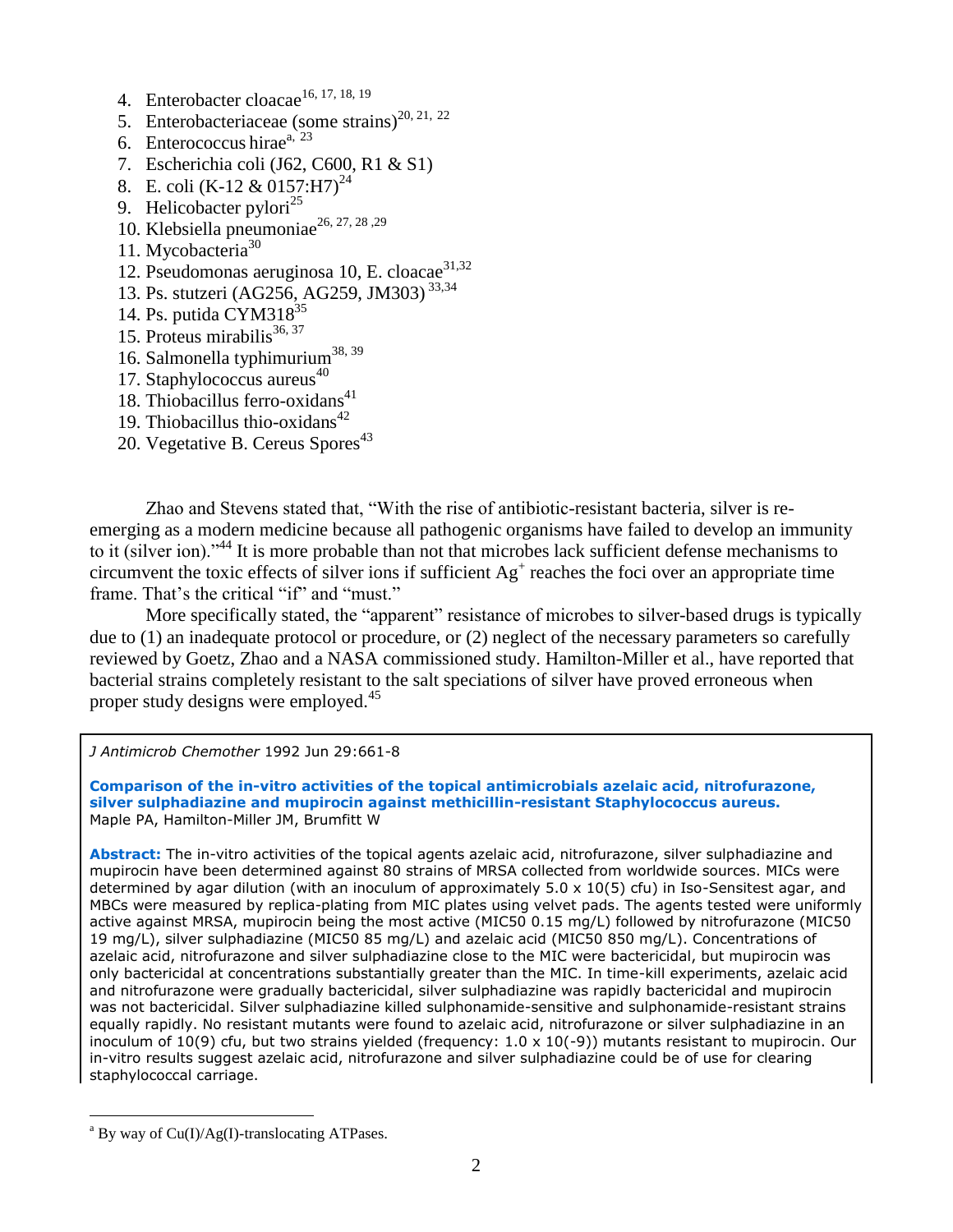**MeSH:** Anti-Infective Agents; Comparative Study; Dermatologic Agents; Dicarboxylic Acids; Drug Resistance, Microbial; Human; Methicillin Resistance; Microbial Sensitivity Tests; Mupirocin; Nitrofurazone; Silver Sulfadiazine; Staphylococcus aureus

**Author Address:** Department of Medical Microbiology, Royal Free Hospital School of Medicine, Hampstead, London, UK.

Grier stated that, "Some so-called  $Ag<sup>+</sup>$  resistant microorganisms may result from an apparent neutralization of the metal's inhibitory action or other assay artifacts. These include the presence of chelators such as serial amino acids, constituents of hard water, different buffers, light, incubation temperature, and particularly, soluble components of trypticase soy agar (TSA) and tryptose glucose extract agar (TGE)."<sup>46</sup> Schierholz in 1998 reviewed the majority of the salient issues governing inactivation of oligodynamic Ag<sup>+</sup> in the varieties of media now in common use.

*Zentralbl Bakteriol* 1998 May 287:411-20

**Activity of silver ions in different media.**

Schierholz JM, Wachol-Drewek Z, Lucas LJ, Pulverer G

**Abstract:** A major problem in medicine is the large number of infections associated with implanted and indwelling devices. Silver coating of medical devices is believed to preserve infection resistance. Several in vitro and animal studies as well as clinical observations on silver-nylon, silver-intramedullary pins, silveroxide-Foley catheters and silver-coated vascular protheses have been interpreted as successful for the prophylaxis of foreign-body infections. Nevertheless, these products have not been established in clinical use. In this study we have been able to present physico-chemical and pharmacological data as well as simple microbiological experiments explaining the reduced anti-microbial activity of silver-ions in some biological fluids.

**MeSH:** Bacterial Adhesion; Culture Media; Escherichia coli; Ions; Microbial Sensitivity Tests; Silver Nitrate; Staphylococcus aureus; Staphylococcus epidermidis

**Author Address:** B. Braun Melsungen AG, Melsungen, Germany.

*J Hyg Epidemiol Microbiol Immunol* 1988 32:299-306 **Effect of certain chelating agents on the antibacterial action of silver nitrate.** Kaur P, Vadehra DV

**Abstract:** EDTA and EGTA when used in conjunction with AgNO3 enhanced the antibacterial action of the latter significantly, so that strains of Klebsiella pneumoniae and Staphylococcus aureus resistant to 70 micrograms/ml of AgNO3 were observed to become sensitive to 10 micrograms/ml of this compound. The synergistic effect of EDTA appears to be due to a mechanism other than the removal of lipopolysaccharide from outer membrane, as its effect could be observed in even non-LPS containing gram positive S. aureus cells. Penicillamine, another potent chelator had an opposite effect so that it decreased the toxicity of silver ions.

**MeSH:** Antibiotics; Chelating Agents; Drug Resistance, Microbial; Drug Synergism; Edetic Acid; Egtazic Acid; Klebsiella pneumoniae; Penicillamine; Silver Nitrate; Staphylococcus aureus

**Author Address:** R.S.I.C., Panjab University, Chandigarh, India.

## **Conclusion**

The physician's skill is challenged when using oligodynamic silver hydrosol because of four key factors: (1) where is the foci and what form of administration will best deliver oligodynamic silver;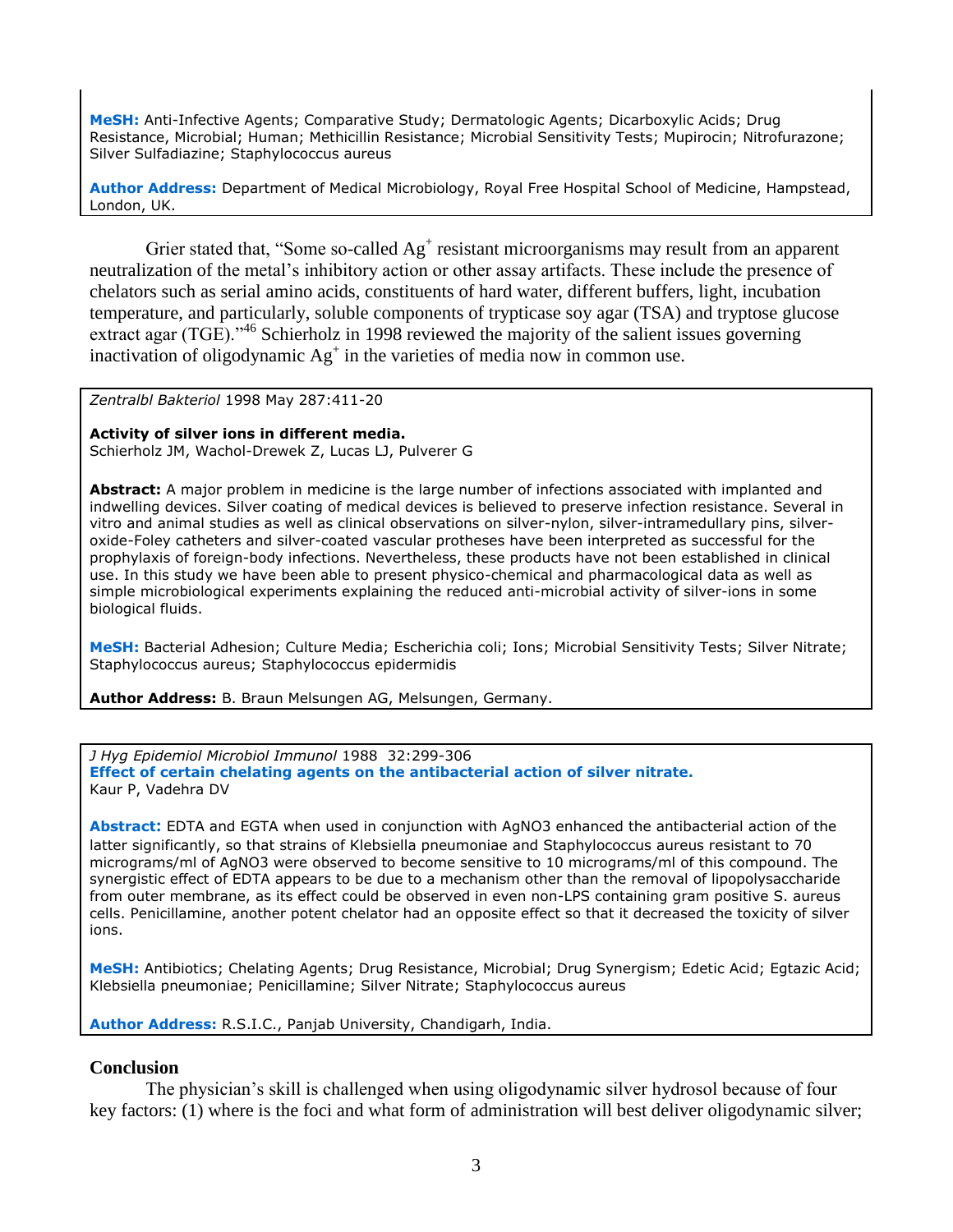(2) what is the total pathogen load; (3) what specific pathogen strain is involved; and (4) what frequency and concentration of oligodynamic silver is required to bring about a sero-negative conversion (typically from 1 ppm to 10 ppm of bioactive silver is required within a specific therapeutic window). These factors applying to the physician's skill set mean the difference between therapeutic failure or success. Success against the so-called resistant strains of infection may only be a matter of follow-through when the proper speciation of bioactive silver is employed along with competent and skillful medical management. 47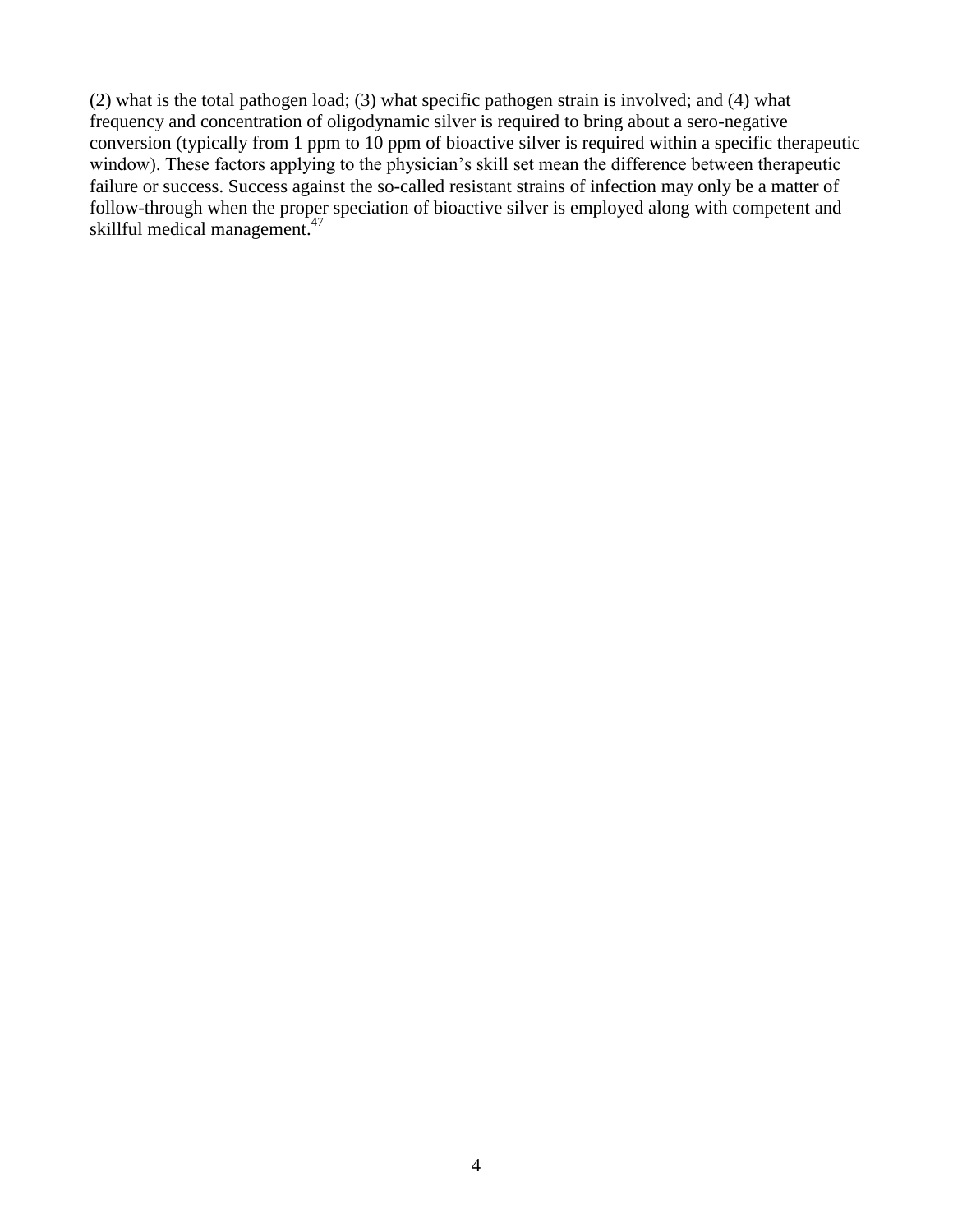### **References**

 $\overline{a}$ 

<sup>1</sup> *Newsweek Magazine,* March 28, 1994.

<sup>2</sup> Garret, L, "Antibiotics Effectiveness Shrinking," *The Idaho Statesman, via Newsday* wire service, May 13, 1994; p. 3A.

 $3$  DHLTH – Cable Channel 187, Hollywood, Fl, Tuesday night, Dec. 2002.

4 "Surveillance of Hospital-Acquired Bacteraemia in English Hospitals: 1997 – 2001," Nosocomial Infection National Surveillance Service, Public Health Laboratory Service, Central Public Health Laboratory, 61 Colindale Avenue, London, NW9 5HT, UK.

<sup>5</sup> Goetz, A, "The Oligodynamic Effect of Silver," Chapter 16, edited by Lawrence Addicks, *Silver in Industry,*  Reinhold Publishing Corp., NY, 1940; p. 415.

 $6$  Hall, RE, Bender, G, Marquis, RE, "Inhibitory and Cidal Antimicrobial Actions of Electrically Generated Silver Ions," *J Oral Maxillofac Surg*, 1987; 45:783.

 $<sup>7</sup>$  McHugh, GL, et al., "Salmonella typhymurium Resistant to Silver Nitrate, Chloramphenicol and Ampicillin,"</sup> *Lancet*, 1975; 1:235.

<sup>8</sup> Summers, AO, et al., "Metal Cation and Osyanion Resistances in Plasmids of Gram Negative Bacteria," In: Schlessinger, edit., *Microbiology*, Am Soc Microbiol, Washington, DC, 1978.

<sup>9</sup> Bridges, K, et al., "Gentamicin and Silver Resistant Pseudomonas in a Burn Unit," *Br Med J*, 1979; 1:446. <sup>10</sup> Rensing C**,** Ghosh M, Rosen BP. Families of Soft-Metal-Ion-Transporting ATPases. *J Bacteriology*, 1999 Oct;181(19):5891-7.

<sup>11</sup> Solioz M, Vulpe C**.** CPx-type ATPases: a class of P-type ATPases that pump heavy metals. *Trends Biochem Sci* 1996; 21:237-241

<sup>12</sup> Clement JL, Jarrett, PS, "Antibacterial Silver," Metal Based Drugs, ed. By Frank Shaw, III, August 17<sup>th</sup>-20th , 1994; 1(5-6):472.

<sup>13</sup> Thurman, RB, Gerba, CP, "The Molecular Mechanisms of Copper and Silver Ion Disinfection of Bacteria and Viruses," A paper presented in the First International Conference on Gold and Silver in Medicine. The Silver Institute, Washington, 1989; 18(4):301

<sup>14</sup> Russell, AD, Hugo, WB, "Antimicrobial Activity and Action of Silver," *Prog Med Chem,* 1994; 31:365.

<sup>15</sup> Russell, AD, Hugo, WB, "Antimicrobial Activity and Action of Silver," *Prog Med Chem,* 1994; 31:354 & 65. <sup>16</sup> Thurman, RB, Gerba, CP, "The Molecular Mechanisms of Copper and Silver Ion Disinfection of Bacteria and Viruses," A paper presented in the First International Conference on Gold and Silver in Medicine. The Silver Institute, Washington, 1989; 18(4):301

<sup>17</sup> Russell, AD, Hugo, WB, "Antimicrobial Activity and Action of Silver," *Prog Med Chem,* 1994; 31:364-5 <sup>18</sup> Clement JL, Jarrett, PS, "Antibacterial Silver," Metal Based Drugs, ed. By Frank Shaw, III, August 17<sup>th</sup>-20th, 1994; 1(5-6):472.

<sup>19</sup> Annear DI, Mee BJ, Bailey M. Instability and linkage of silver resistance, lactose fermentation, and colony structure in Enterobacter cloacae from burn wounds. J Clin Path 1976;29:441-443

<sup>20</sup> Slawson, RM, Van Dyke, MI, Lee, H, Trevors, JT, "Germanium and Silver Resistance, Accumulation, and Toxicity in Microorganisms," *Plasmid*, Academic Press, Inc., San Diego, 1992; 27(1):73-9.

<sup>21</sup> Russell, AD, Hugo, WB, "Antimicrobial Activity and Action of Silver," *Prog Med Chem,* 1994; 31:365. <sup>22</sup> Clement JL, Jarrett, PS, "Antibacterial Silver," Metal Based Drugs, ed. By Frank Shaw, III, August 17<sup>th</sup>-20th, 1994; 1(5-6):472.

<sup>23</sup> Rensing C**,** Ghosh M, Rosen BP. Families of Soft-Metal-Ion-Transporting ATPases. *J Bacteriology*, 1999 Oct;181(19):5891-7.

<sup>24</sup> Gupta A, et al. Diversity of silver resistance genes in IncH incompatibility group plasmids. *Microbiology* 2001;147:3393-402.

<sup>25</sup> Rensing C**,** Ghosh M, Rosen BP. Families of Soft-Metal-Ion-Transporting ATPases. *J Bacteriology*, 1999 Oct;181(19):5891-7.

<sup>26</sup> Thurman, RB, Gerba, CP, "The Molecular Mechanisms of Copper and Silver Ion Disinfection of Bacteria and Viruses," A paper presented in the First International Conference on Gold and Silver in Medicine. The Silver Institute, Washington, 1989; 18(4):301

<sup>27</sup> Searle, A B, *The Use of Colloids in Health and Disease*, (Quoting C.E. A. MacLeod in Lancet, Feb. 3, 1912). E. P. Dutton and Company, NY, 1919; p. 83.

<sup>28</sup> Russell, AD, Hugo, WB, "Antimicrobial Activity and Action of Silver," *Prog Med Chem,* 1994; 31:351-70.

<sup>29</sup> Clement JL, Jarrett, PS, "Antibacterial Silver," Metal Based Drugs, ed. By Frank Shaw, III, August 17<sup>th</sup>-20th, 1994; 1(5-6):472.

<sup>30</sup> Russell, AD, Hugo, WB, "Antimicrobial Activity and Action of Silver," *Prog Med Chem,* 1994; 31:351-70.

<sup>31</sup> Grier, N, "Silver and Its Compounds." In: *Disinfection, Sterilization and Preservation*, S. Block, edit., Lea & Febiger, Philadelphia, PA, 1983; p. 381.

<sup>32</sup> Russell, AD, Hugo, WB, "Antimicrobial Activity and Action of Silver," *Prog Med Chem,* 1994; 31:351-70.